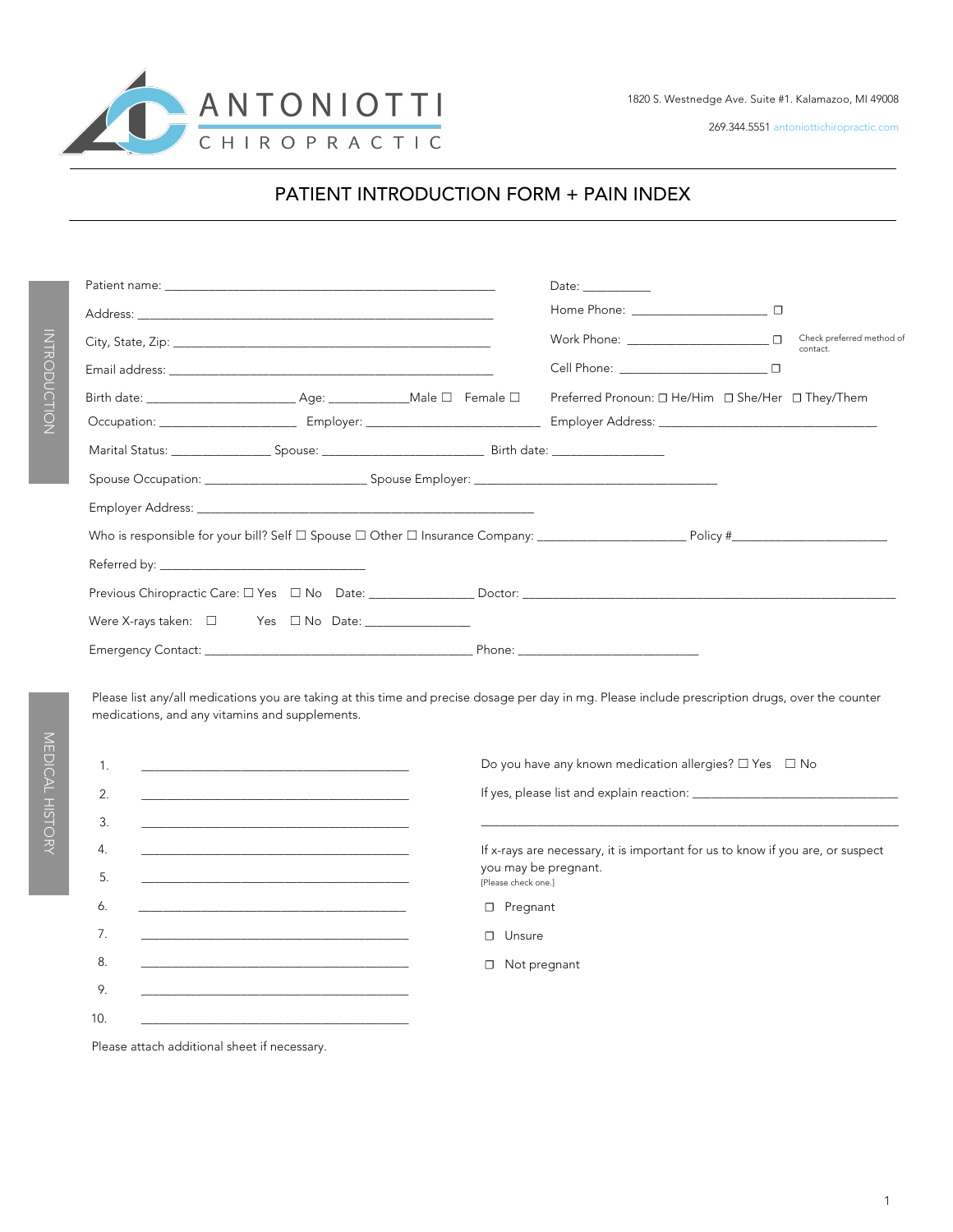## PATIENT PAIN INDEX



\_\_\_\_\_\_\_\_\_\_\_\_\_\_\_\_\_\_\_\_\_\_\_\_\_\_\_\_\_\_\_\_\_\_\_\_\_\_\_\_\_\_\_\_\_\_\_\_\_\_\_\_\_\_\_\_\_\_\_\_\_\_\_\_\_\_\_\_\_\_\_\_\_\_\_\_\_\_\_\_\_\_\_\_\_\_\_\_\_\_\_\_\_\_\_\_\_\_\_\_\_\_\_\_\_\_\_\_\_\_\_\_\_\_\_\_\_\_\_\_\_\_\_\_\_\_\_\_\_\_

In your own words please explain what your main health concern is: \_\_\_\_\_\_\_\_\_\_\_\_\_\_\_\_\_\_\_\_\_\_\_\_\_\_\_\_\_\_\_\_\_\_\_\_\_\_\_\_\_\_\_\_\_\_\_\_\_\_\_\_\_\_\_\_\_\_\_\_\_\_\_\_\_\_\_\_\_\_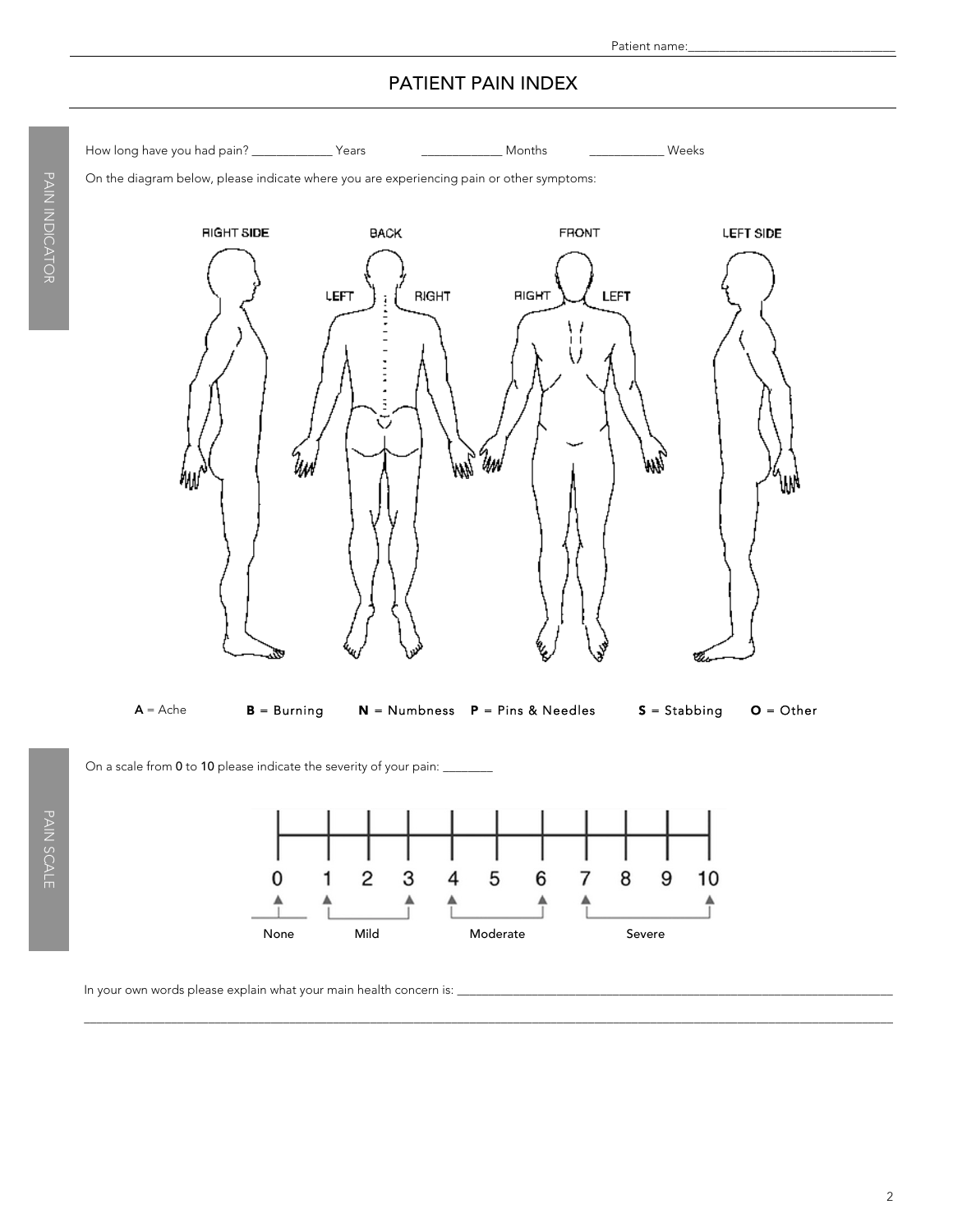# PAIN INDEX: NECK + UPPER BACK QUESTIONNAIRE

This questionnaire is designed to enable us to understand how much your neck pain *(from your shoulders up)* has affected your ability to manage everyday activities. Please answer each section by circling the ONE CHOICE that most applies to you. We realize that you may feel that more than

one statement may relate to you, but please just CIRCLE ONE choice that closely describes your pain *right now.*

- A. I have no pain at the moment.
- B. The pain is mild at the moment.
- C. The pain comes and goes and is moderate.
- D. The pain is moderate and does not vary much.
- E. The pain is severe, but comes and goes.
- F. The pain is severe and does not vary much

### PERSONAL CARE (WASHING, DRESSING, ETC.):

- A. I can look after myself without causing extra pain.
- B. I can look after myself normally, but it causes extra pain.
- C. It is painful to look after myself and I am slow and careful.
- D. I need some help, but manage most of my personal care. I need help every day in most aspects of self-care.
- E. I do not get dressed; I wash with difficulty and stay in bed.

### LIFTING:

- A. I can lift heavy weights without extra pain.
- B. I can lift heavy weights, but it causes extra pain.
- C. Pain prevents me from lifting heavy weights off the floor, but I can if they are conveniently positioned, for example on a table.
- D. Pain prevents me from lifting heavy weights, but I can manage light to medium weights if they are conveniently positioned.
- E. I can lift very light weights.
- F. I cannot lift or carry anything at all.

### READING:

- A. I can read as much as I want with no pain in my neck.
- B. I can read as much as I want with slight pain in my neck.
- C. I can read as much as I want with moderate pain in my neck.
- D. I cannot read as much as I want because of moderate pain in my neck. .
- E. I cannot read as much as I want because of severe pain in my neck.
- F. I cannot read at all.

### HEADACHES:

- A. I have no headaches at all.
- B. I have slight headaches, which come infrequently.
- C. I have moderate headaches, which come infrequently.
- D. I have moderate headaches, which come frequently.
- E. I have severe headaches, which come frequently.
- F. I have headaches almost all of the time.

### PAIN INTENSITY: CONCENTRATION:

- A. I can concentrate fully when I want to with no difficulty.
- B. I can concentrate fully when I want to with slight difficulty.
- C. I have a fair degree of difficulty in concentrating when I have to.
- D. I have a lot of difficulty in concentrating when I want to.
- E. I have a great deal of difficulty in concentrating when I want to.
- F. I cannot concentrate at all.

### WORK:

- A. I can do as much work as I want to.
- B. I can only do my usual work, but no more.
- C. I can do most of my usual work, but no more.
- D. I cannot do my usual work.
- E. I can hardly do any work at all.
- F. I cannot do any work at all.

### DRIVING:

- A. I can drive my car without neck pain.
- B. I can drive my car as long as I want with slight pain in my neck.
- C. I can drive my car as long as I want with moderate pain in my neck.
- D. I cannot drive my car as long as I want because of pain in my neck.
- E. I can hardly drive my car at all because of severe pain in my neck.
- F. I cannot drive my car at all.

## SLEEPING:

- A. I have no trouble sleeping.
- B. My sleep is slightly disturbed (less than 1 hour sleepless).
- C. My sleep is mildly disturbed (1-2 hours sleepless).
- D. My sleep is moderately disturbed (2-3 hours sleepless).
- E. My sleep is greatly disturbed (3-5 hours sleepless).
- F. My sleep is completely disturbed (5-7 hours sleepless).

### RECREATION:

- A. I am able to engage in all recreational activities with no pain in my neck at all.
- B. I am able to engage in all recreational activities with some pain in my neck.
- C. I am able to engage in most, but not all recreational activities because of pain in my neck.
- D. I am able to engage in a few of my usual recreational activities because of pain in my neck.
- E. I can hardly do any recreational activities because of pain in my neck.
- F. I cannot do any recreational activities at all.

DISABILITY INDEX SCORE: %

SECTION

SECTION 8

8 SECTION 7 SECTION 6

SECTION 7

SECTION 6

SECTION 4

SECTION 5

SECTION 4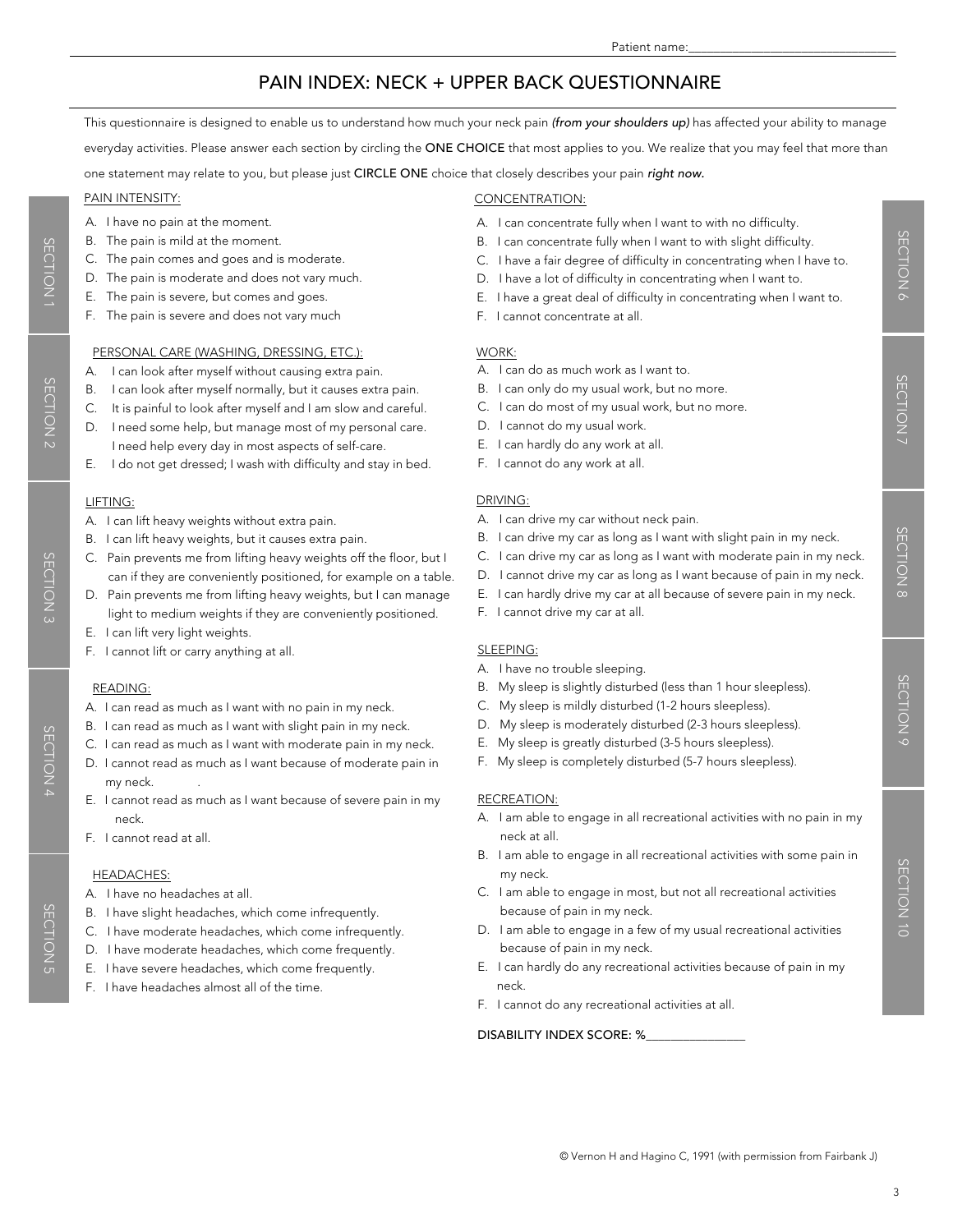# PAIN INDEX: MID + LOWER BACK QUESTIONNAIRE

This questionnaire is designed to enable us to understand how much your back pain *(from your shoulders down)* has affected your ability to

manage everyday activities. Please answer each section by circling the ONE CHOICE that most applies to you. We realize that you may feel that

more than one statement may relate to you, but please just CIRCLE ONE choice that closely describes your pain *right now.*

### PAIN INTENSITY: STANDING:

- 
- 
- C. The pain comes and goes and is moderate. The pain comes and goes and is moderate.
- 
- 
- 

### PERSONAL CARE (WASHING, DRESSING, ETC.):

- A. I would not have to change my way of washing or dressing SLEEPING: in order to avoid pain. The same of the same of the same of the same of the same of the same of the same of the same of the same of the same of the same of the same of the same of the same of the same of the same of the sa
- B. I do not normally change my way of washing or dressing even B. I get pain in bed, but it does not prevent me from though it causes some pain. Superior of the sleeping.
- . C. Washing and dressing increase the pain, but I manage not to C. Because of pain, my normal night's sleep is reduced by change my way of doing it. less than one-quarter.
- change my way of doing it. The contract of the contract one-half.
- E. Because of the pain, I am unable to do any washing and dressing E. Because of pain, my normal night's sleep is reduced by less without help. The contract of the contract of the three-quarters. The three-quarters.
- F. Because of the pain, I am unable to do any washing and dressing F. Pain prevents me from sleeping at all. without help.

- A. I can lift heavy weights without extra pain. The same of the state of travel makes it any worse.
- 
- C. Pain prevents me from lifting heavy weights off the floor, but l alternative forms of travel.
- D. Pain prevents me from lifting heavy weights, but I can manage alternative forms of travel. if they are conveniently positioned. E. Pain restricts all forms of travel.
- E. Pain prevents me from lifting heavy weights, but I can manage F. Pain prevents all forms of travel except that done lying down. light to medium weights if they are conveniently positioned.
- F. I can only lift very light weights, at the most. SOCIAL LIFE:

- 
- B. Pain prevents me from walking more than one mile. my more energetic interests, e.g., dancing, etc.
- 
- D. Pain prevents me from walking more than 1/2 mile. **E. Pain has restricted my social life to my home.**
- E. I can only walk while using a cane or on crutches.
- F. I am in bed most of the time and have to crawl to the toilet. CHANGING DEGREE OF PAIN:

- 
- B. I can only sit in my favorite chair as long as I like. present.
- C. Pain prevents me from sitting more than one hour. D. My pain is neither getting better nor worse.
- D. Pain prevents me from sitting more than 1/2 hour. The State My pain is gradually worsening.
- E. Pain prevents me from sitting more than ten minutes. F. My pain is rapidly worsening.
- F. Pain prevents me from sitting at all.

- A. The pain comes and goes and is very mild. A. I can stand as long as I want without pain.
- B. The pain is mild and does not vary much. B. I have some pain while standing, but it does not increase with
- D. The pain is moderate and does not vary much. C. I cannot stand for longer than one hour without increasing pain.
- E. The pain is severe, but comes and goes.  $D. I cannot stand for longer than ½ hour without increasing pain.$
- F. The pain is severe and does not vary much. E. I cannot stand for more than 10 minutes without increasing pain.
	- F. I avoid standing because it increases pain right away.

- 
- 
- 
- D. Washing and dressing increase the pain and it is necessary to D. Because of pain, my normal night's sleep is reduced by less than
	-
	-

### TRAVELING:

- A. I get no pain while traveling.
- LIFTING: UNITING: UNITING: B. I get some pain while traveling, but none of my usual forms of
- B. I can lift heavy weights, but it causes extra pain. C. I get extra pain while traveling, but it does not compel me to seek
	- can if they are conveniently positioned, for example on a table. D. I get extra pain while traveling, which compels me to seek
		-
		-

- A. My social life is normal and gives me no pain.
- WALKING: WALKING: **B.** My social life is normal, but increases the degree of my pain. A. Pain does not prevent me from walking any distance. C. Pain has no significant effect on my social life apart from limiting
- C. Pain prevents me from walking no more than one mile. D. Pain has restricted my social life and I do not go out very often.
	-

- A. My pain is rapidly getting better.
- 
- SITTING:<br>
B. My pain fluctuates, but overall is definitely getting better.<br>
B. I can sit in any chair as long as I like without pain.<br>
B. I can only sit in my favorite chair as long as I like.<br>
C. Pain prevents me from sit A. I can sit in any chair as long as I like without pain. C. My pain seems to be getting better, but improvement is slow at
	-
	-
	-

### DISABILITY INDEX SCORE: %

SECTION 4

SECTION 4

SECTION 3

SECTION<sub>3</sub>

SECTION 1

SECTION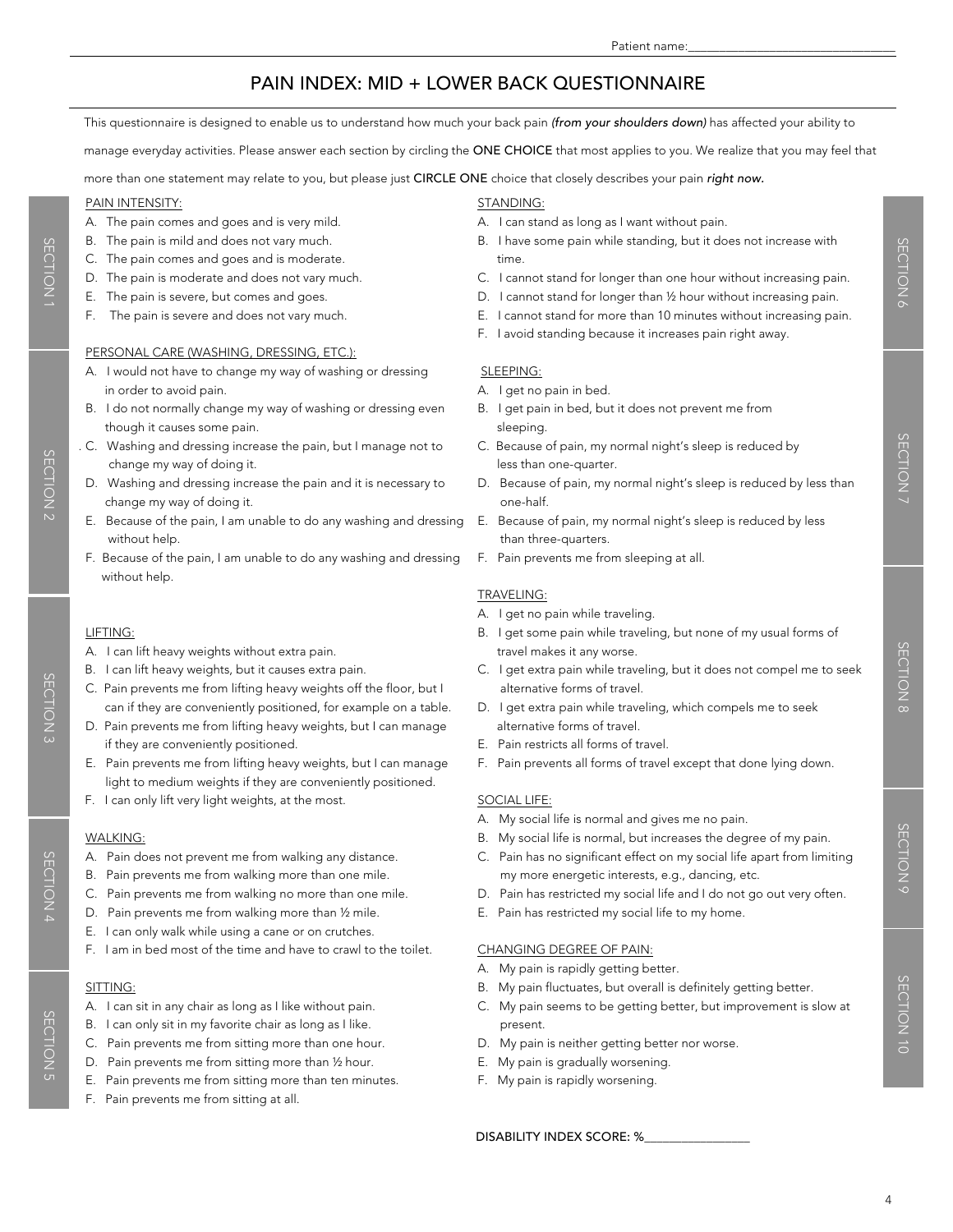DATE OF OCCURRENCE:

DATE OF OCCURRENCE:

# GEORGE'S CEREBROVASCULAR CRANIOCERVICAL FUNCTIONAL TEST

## Please circle the correct response. Sign and date when completed.

Have you ever been diagnosed or told you had any of the following?

|                        | 1.  | High blood pressure (hypertension)                            | $\Box$ Yes                                                            |
|------------------------|-----|---------------------------------------------------------------|-----------------------------------------------------------------------|
|                        | 2.  | Hardening of the arteries (arteriosclerosis)                  | $\Box$ Yes                                                            |
|                        | 3.  | <b>Diabetes</b>                                               | $\Box$ Yes $\Box$ No $\Box$                                           |
| HISTORICAL INFORMATION | 4.  | Heart or blood vessel disease                                 | $\Box$ Yes $\Box$ No _________________                                |
|                        | 5.  | Bone spurs on the neck bones (cervical spondylosis)           | $\Box$ Yes $\Box$ No _________________                                |
|                        | 6.  | Whiplash injury (flexion-extension injury or cervical sprain) | $\Box$ Yes $\Box$ No _________________                                |
|                        | 7.  | Have any of your relatives ever suffered a stroke?            | $\Box$ Yes $\Box$ No _________________                                |
|                        | 8.  | Where you ever a smoker? From __________ To __________        | $\Box$ Yes $\Box$ No $\Box$                                           |
|                        | 9.  | Do you take any medication on a regular basis?                | $\Box$ Yes $\Box$ No $\_\_\_\_\_\_\_\_\_\_\_\_\_\_\_\_\_\_\_\_\_\_\_$ |
|                        |     | What?                                                         |                                                                       |
|                        | 10. | (Women only) Have you ever taken oral contraceptives?         | $\Box$ No<br>$\Box$ Yes                                               |
|                        |     | From<br>To:                                                   |                                                                       |

Have you ever experienced any of the following, even short temporary attacks?

| 1.  | <b>Blurred</b> vision                                      | □ Yes      |           |                                       |
|-----|------------------------------------------------------------|------------|-----------|---------------------------------------|
| 2.  | Double vision                                              | $\Box$ Yes |           | $\Box$ No $\qquad$                    |
| 3.  | Diminished or partial loss of vision in one or both eyes   | $\Box$ Yes |           | $\square$ No $\square$                |
| 4.  | Complete loss of vision in one or both eyes                | $\Box$ Yes |           | $\square$ No $\square$                |
| 5.  | Ringing, buzzing, or any noise in the ear(s)               | $\Box$ Yes |           | □ No  —————————                       |
| 6.  | Hearing loss in one or both ears                           | $\Box$ Yes |           | $\Box$ No $\qquad \qquad \qquad \Box$ |
| 7.  | Slurred speech or other speech problems                    | $\Box$ Yes |           |                                       |
| 8.  | Difficulty swallowing                                      | $\Box$ Yes |           | □ No ________________                 |
| 9.  | <b>Dizziness</b>                                           | $\Box$ Yes |           |                                       |
| 10. | Temporary lack of understanding                            | $\Box$ Yes |           | $\square$ No $\square$                |
| 11. | Loss of consciousness, even momentary blackouts            | $\Box$ Yes |           | $\square$ No $\square$                |
| 12. | Numbness or loss of sensation in the face, fingers, hands, |            |           |                                       |
|     | arms, legs, or other parts of your body                    | $\Box$ Yes |           |                                       |
| 13. | Any other abnormal sensations in any part of your body     | $\Box$ Yes |           |                                       |
| 14. | Weakness, clumsiness, or loss of strength in the face,     |            |           |                                       |
|     | fingers, hands, arms, or legs                              | $\Box$ Yes |           | $\Box$ No $\Box$                      |
| 15. | Sudden collapses without loss of consciousness             | $\Box$ Yes | $\Box$ No |                                       |

Signature of Patient **Date**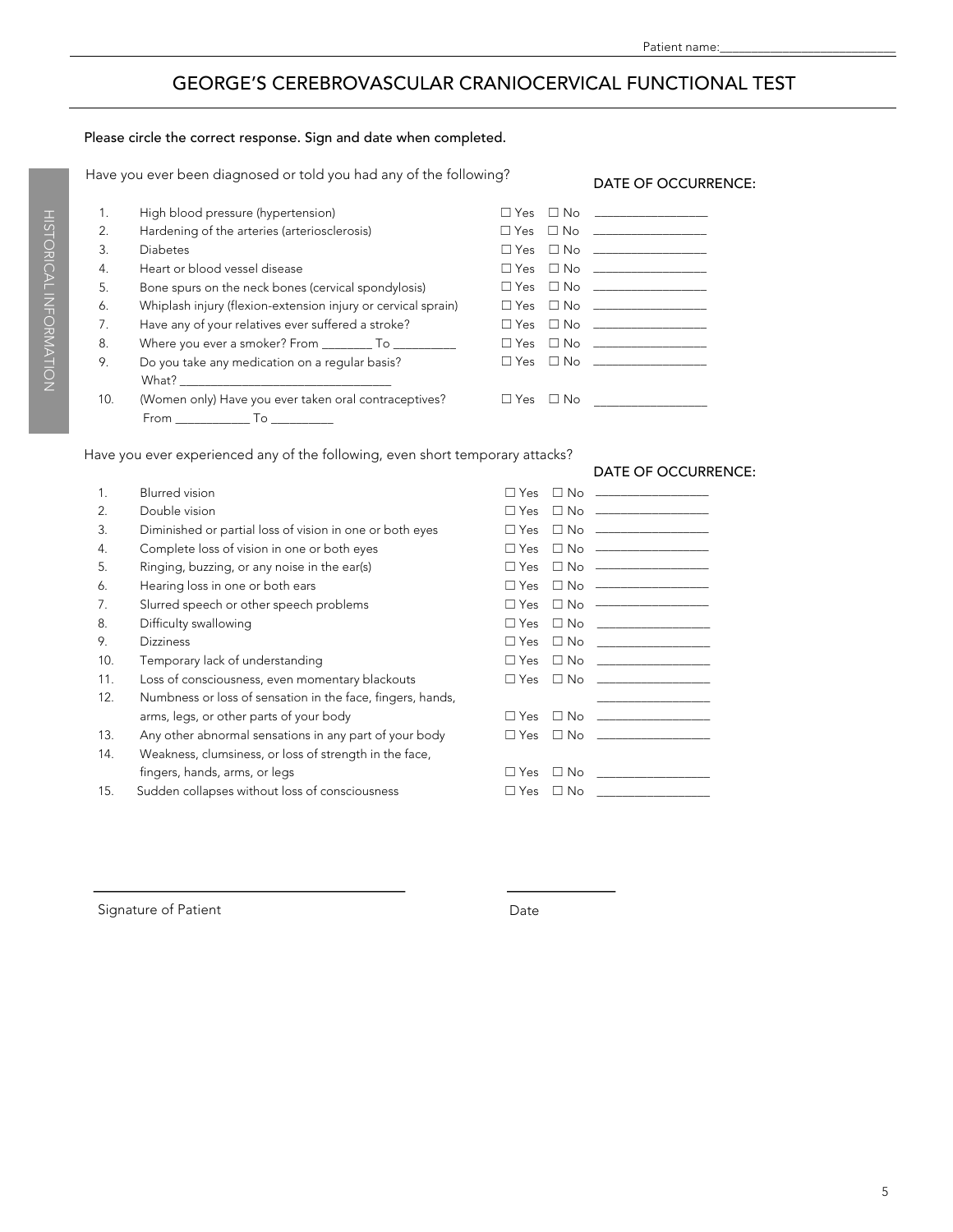

1820 S. Westnedge Ave. Suite #1. Kalamazoo, MI 49008

269.344.5551 antoniottichiropractic.com

# CONSENT FOR PURPOSES OF TREATMENT/ PAYMENT & HEALTHCARE OPERATIONS

I acknowledge that Antoniotti Chiropractic Offices "Notice of Privacy Practices" has been provided to me.

I understand I have a right to review Antoniotti Chiropractic Offices Notice of Privacy Practices prior to signing this document. Antoniotti Chiropractic Offices Notice of Privacy Practices has been provided to me. The Notice of Privacy Practices describes the types of uses and disclosures of my protected health information that will occur in my treatment, payment of my bills, or in the performance of health care operations of Antoniotti Chiropractic Offices. The Notice of Privacy Practices for Antoniotti Chiropractic Offices is also provided on request at the main administration desk of this practice. This Notice of Privacy Practices also describes my rights and Antoniotti Chiropractic Offices duties with respect to my protected health information.

Antoniotti Chiropractic Offices reserves the right to change the privacy practices that are described in the Notice of Privacy Practices. I may obtain a revised notice of privacy practices by calling the office and requesting a revised copy be sent in the mail or asking for one at the time of my next appointment.

Signature of Patient **Date** Date Date

Signature of Parent or Personal Representative

Date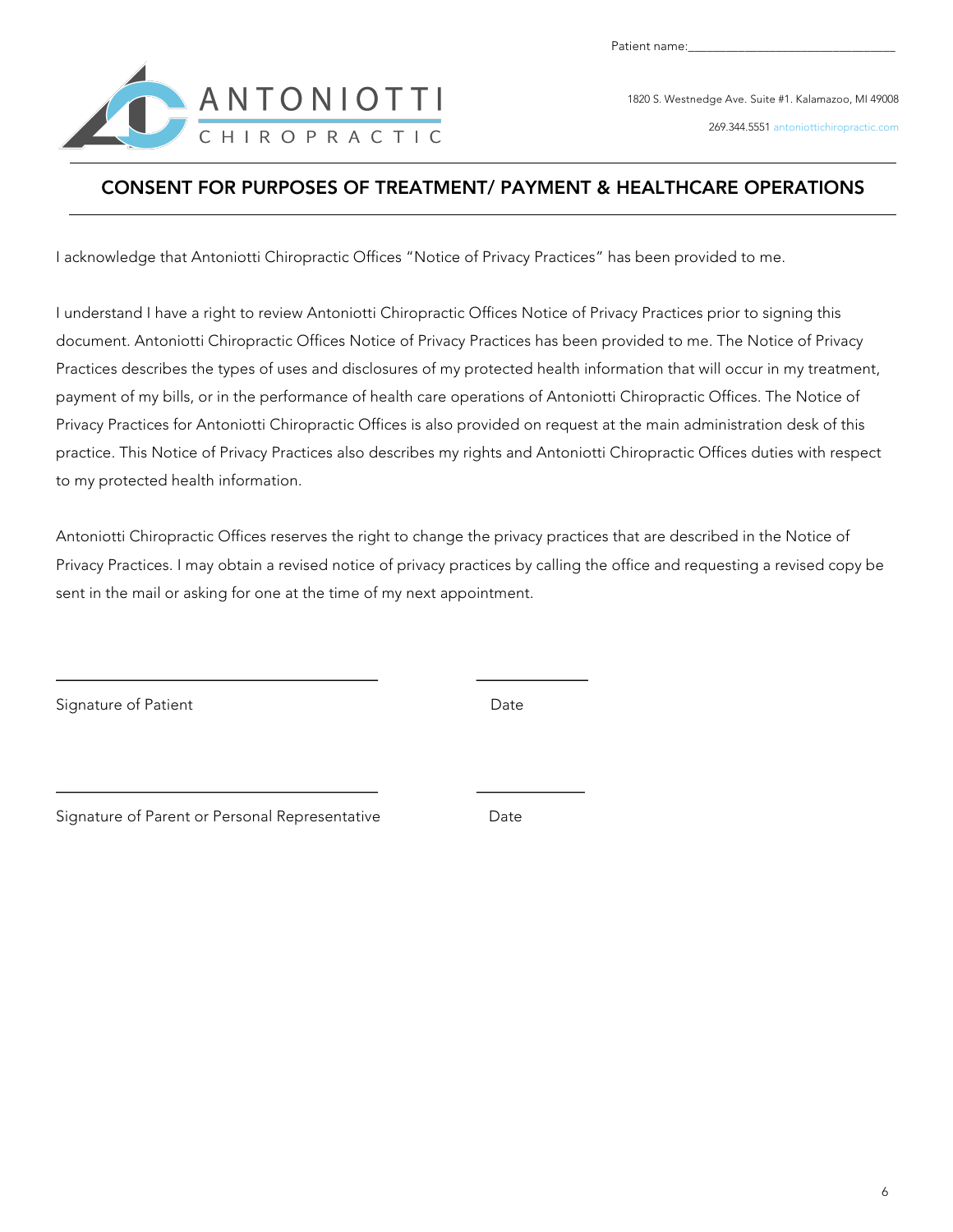## ABOUT FINANCIAL ARRANGEMENTS + HEALTH INSURANCE

We are committed to providing you with the best possible care. If you have health insurance, we are eager to help you receive your maximum allowable benefits. In order to achieve these goals, we need your assistance, and your understanding of our payment policy.

Payment for services is due at the time services are rendered until all insurance coverage has been verified; we accept cash, check, MasterCard, Visa, and Discover. We will be happy to help process your insurance claims for your reimbursement. A completed insurance form must accompany any such requests.

Once insurance coverage has been verified we will gladly accept your insurance assignment for that portion of your bill estimated to be covered. Any services provided by our office, not covered by your insurance company, are due following notification of denial from your insurance carrier.

- 1. *Your insurance is a contract between you, your employer, and the insurance company. We are not a party to that contract.*
- 2. *Our fees are generally considered to fall within the acceptable range by most companies. This applies only to companies who pay a percentage (such as 50% or 80%) of "U.C.R.". Most insurance companies define "U.C.R." as Usual, Customary, and Reasonable.*
- 3. *Not all services are covered benefits in all contracts. Some insurance companies arbitrarily select certain services they will not cover.*

We will gladly discuss your proposed treatment and answer any questions relating to your insurance. You must realize, however, that:

We must emphasize that as health care providers, our relationship is with you, not your insurance company. While the filing of insurance claims is a courtesy that we extend to our patients, all changes are your responsibility from the date the services are rendered. We realize that temporary financial problems may affect timely payment of your account. If such problems do arise, we encourage you to contact us promptly for assistance in the management of your account. If you have any questions about the above information or any uncertainty regarding insurance coverage, PLEASE do not hesitate to ask us. We are here to help you.

## I understand that if I suspend or terminate my care and treatment, any fees for professional services rendered me will be immediately due and payable.

I hereby authorize the doctor to treat my condition, as he deems appropriate. I understand and agree that x-ray negatives will remain the property of this office, being on file where they may be seen at any time while a patient of this office. The doctor will not be held responsible for any pre-existing medically diagnosed conditions, nor for any medical diagnosis.

Signature of Patient **Date** Date Date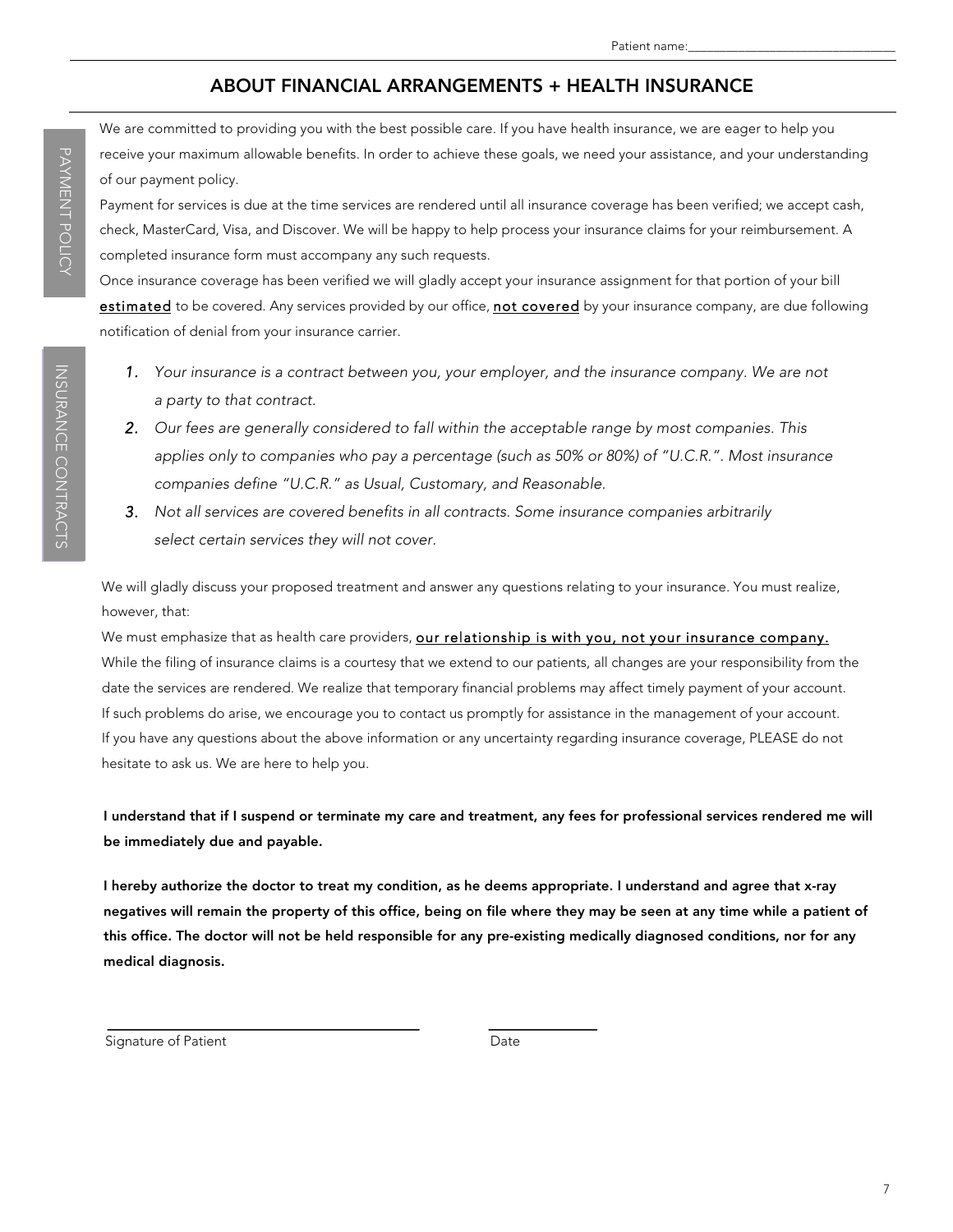I hereby instruct and direct my insurance company to pay, by check made out and mailed directly to this clinic, the professional or medical expense benefits allowable, and otherwise payable to me under my current insurance policy, as payment toward the total charges for professional services rendered by this clinic. A photocopy of this assignment shall be considered as effective and valid as the original.

Signature of Patient **Date** Date

I authorize this clinic to release any information pertinent to my case to any insurance company, adjuster and attorney involved in this case; and hereby release this clinic of any consequences thereof.

Signature of Patient **Date** Date

I agree to be financially responsible for all charges incurred at this clinic including my insurance deductible, co-payment, and any services rejected by my insurance company.

Signature of Patient Date Date

8